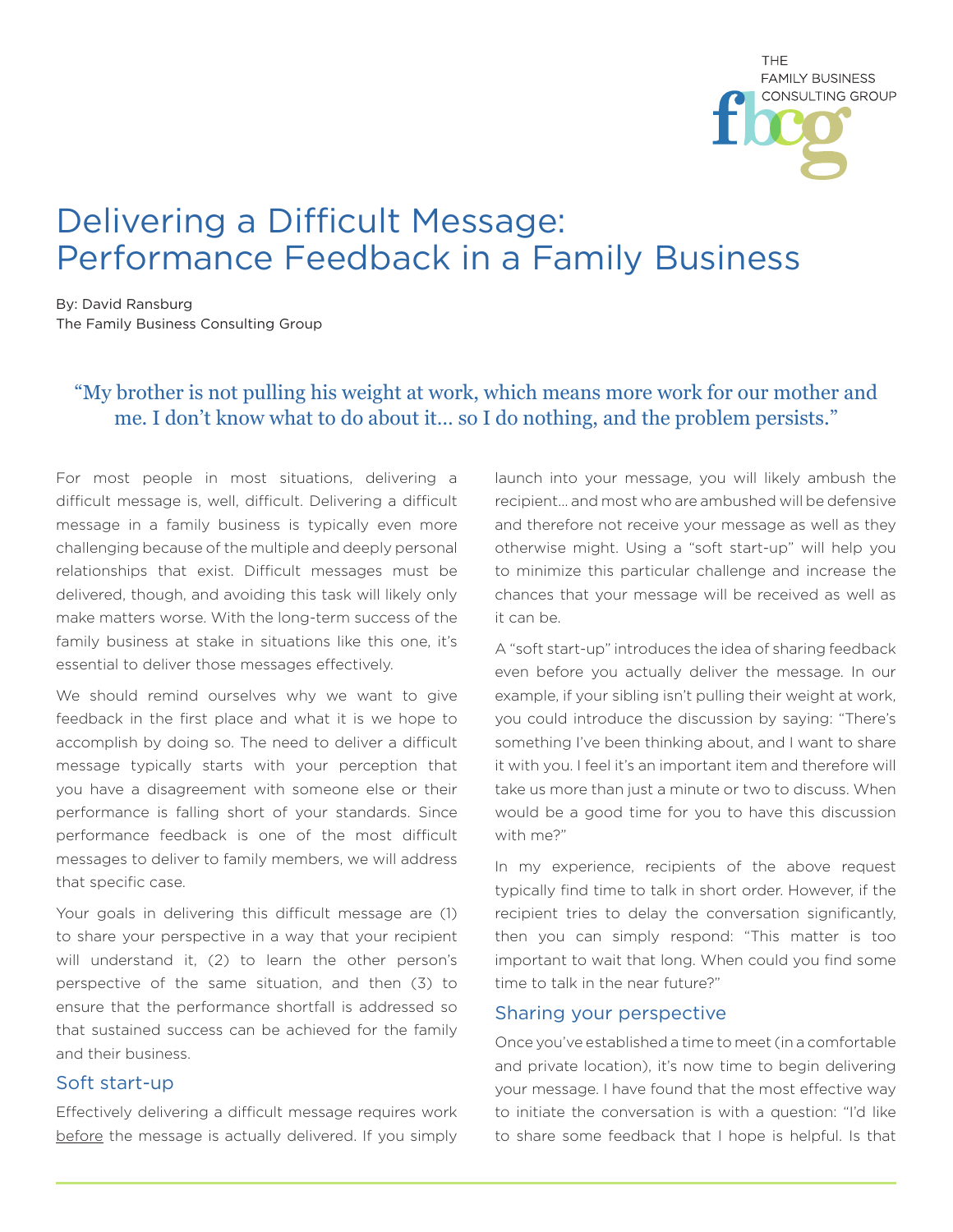okay with you?" In theory, the recipient could say "no," and the conversation will come to a stop. Practically speaking, though, I've never encountered a situation where the recipient responds with anything other than a simple "yes."

Asking for permission is important for a couple of reasons. First, it explicitly communicates to the recipient that you are about to deliver a potentially sensitive message to them. This gives them a few moments to prepare which will make it more likely that they will actually hear what you have to say. Second, you will feel more comfortable providing the specific feedback. You have, after all, just received explicit permission to do so!

After receiving permission to proceed, the most effective way to deliver the difficult message is using the following framework: "When you [describe the recipient's troubling behavior], I feel [describe the emotions – some combination of happy, sad, angry, and scared – that the recipient's troubling behavior triggers in you]."

The value of this simple framework is that it focuses on the recipient's behavior (which is changeable), rather than their personality (which is not). It also allows the recipient to see how their behavior impacts others (namely you).

In the example that opens this article, this framework might be used as follows: "When you put in fewer hours at work and, as a result, are not as productive as the rest of us, I feel angry, sad, and scared. Angry because I feel like you are taking advantage of me, sad because I feel like I cannot trust you or depend on you like I once could, and scared because we are losing ground to our competitors who, presumably, have all of their key employees working their hardest."

# Offer to partner

Now that you have shared your perspective with the recipient, invite them to share their perspective of the situation with you. Occasionally, this step will provide the deliverer with important additional information that can clear up differences quickly. Even if this additional information does not resolve the situation, both parties now have the more complete picture that is necessary for improving matters.

While it might be tempting for the deliverer to walk away at this point – the bad behavior is, after all, the

recipient's problem – remember our third goal for having this conversation: ensure that the performance shortfall is addressed. Walking away at this point could provide the recipient with an "out." If you sincerely want to increase the likelihood of addressing the recipient's performance shortfall, you need to stay involved. So, offer to partner with the recipient as they begin to work on addressing the bad behavior. Depending on the specific issue, there is a virtually endless list of ways you can provide assistance, but a great way to start is to ask the recipient the following question: "What keeps you from [doing the desired behavior]?" Framing the bad behavior in terms of constraints typically leads the recipient to be more open to discussing the issues. Once you understand the constraints that the recipient faces in addressing this situation, you can best suggest specific options for improvement.

In our current example, asking the constraints question might reveal that the recipient is kept from pulling his weight at work because he feels he's been placed in a position for which he is not qualified. If so, possible solutions might include a structured training and development program or putting the recipient into a different position for which he is sufficiently qualified. If, on the other hand, "What keeps you from pulling your weight at work?" reveals a different constraint (e.g., serious health issues afflicting the recipient's spouse), then an entirely different set of solutions would be appropriate.

# Timeouts when flooded

Even the most carefully planned conversations don't always go well. The above steps will certainly increase your likelihood of having a productive conversation, but there's no way to guarantee success. And, in those occasions where the conversation falls apart, it's important to have an appropriate tool: timeouts.

Difficult conversations are often challenging because they involve emotions and emotions can sometimes get out of control. In those instances when we lose control of our emotions – a situation that I refer to as being "flooded" – the best solution is to borrow from the sports world and call a timeout. When one is flooded, one does not think clearly. As a matter of fact, research in the field of neuroscience shows that one's IQ typically drops when flooded and a flooded individual also loses access to the area of the brain where logical thinking resides. If